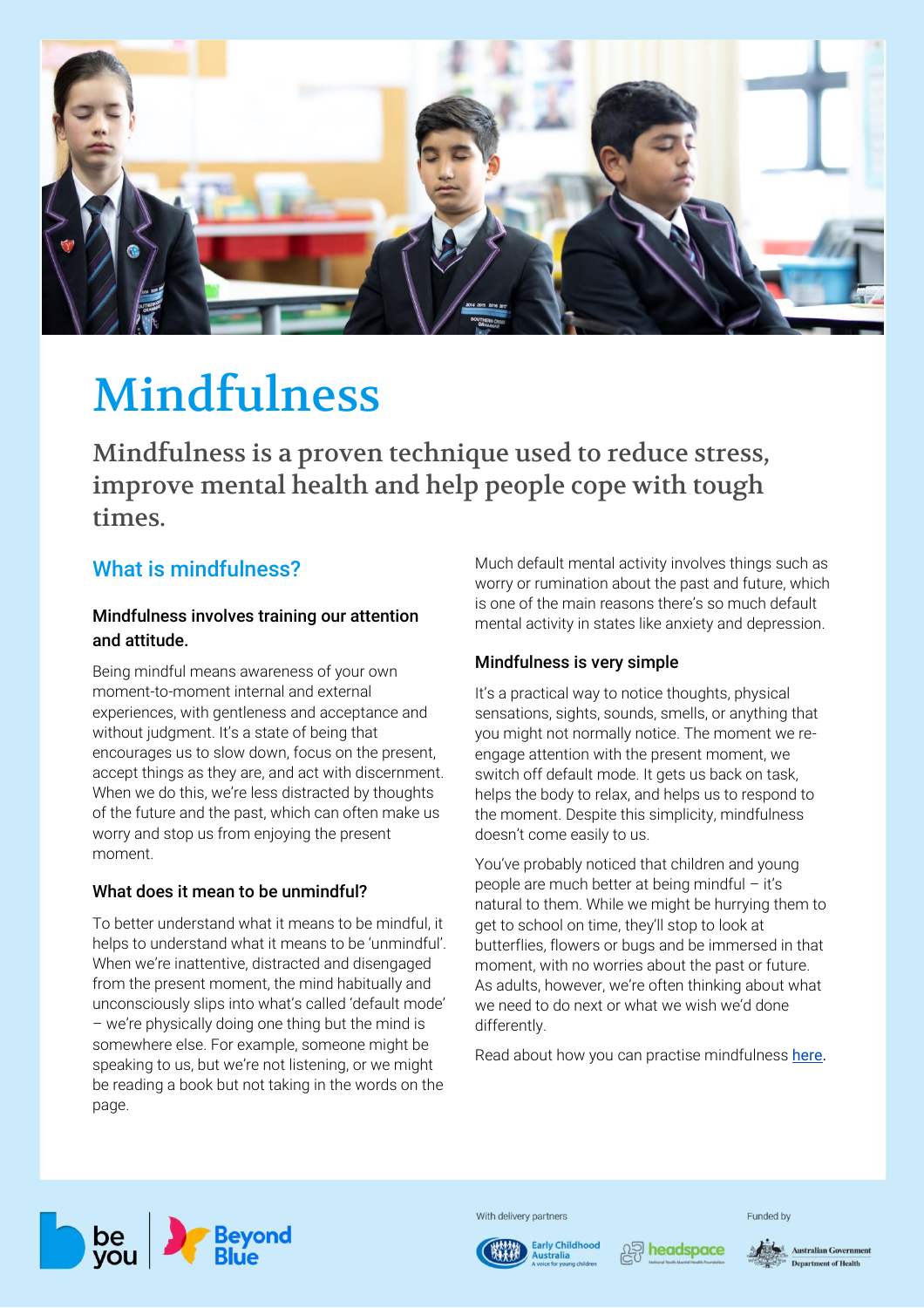#### Mindfulness takes practice

Mindfulness is about learning to make a conscious and discerning choice where our attention lies, rather than allowing it to be dominated by concerns which take us away from experiencing the present moment. It allows us to stay open, curious and flexible about the moment that we're in.

# What are the benefits?

### Mindfulness is a proven technique to support your mental health and wellbeing.

Research has found that mindfulness can help you feel calmer, bring clarity and enhance your creativity and awareness. Other benefits, include:

- reduced rumination (continuously thinking about upsetting situations and things)
- reduced stress, including occupational stress, anxiety and depression
- improved focus and working memory (being able to recall and use relevant information)
- improved health through better immune function (resistance to disease) and slower ageing
- increased self-awareness, social awareness and self-confidence
- greater emotional intelligence, compassion (to self and others) and prosocial behaviours
- better and more flexible problem-solving abilities
- stimulating new connections and cell growth in the brain
- better resilience and coping with pain and life challenges.

# Why should educators practise mindfulness?

# Educators who adopt a mindfulness practice bring a present-moment awareness into the classroom.

The modern world is full of distraction and disconnection for children and young people through the overuse and misuse of technology and social media. Mindfulness, on the other hand,

naturally translates to supporting children and young people's wellbeing and increasing connection. Educators can positively influence wellbeing and learning by understanding, modelling and embedding mindfulness principles within learning communities.

Gently redirecting children and young people to the present moment and self-awareness benefits them by:

- improving resilience (building skills to cope better with stress)
- increasing their ability to self-regulate emotions through breathing and other grounding techniques, especially difficult emotions such as fear and anger
- improving empathy (their ability to understand how another person is feeling, which helps them to build positive relationships) and prosocial behaviours
- supporting learning and academic performance, including reducing exam anxiety.

By practising mindfulness, you can support your own wellbeing and that of the whole learning community.

#### References

Crain, T., Schonert-Reichl, K., Roeser, R. Cultivating teacher mindfulness: Effects of a randomized controlled trial on work, home, and sleep outcomes. Journal of Occupational Health Psychology. 2017 Apr;22(2):138-152. doi: 10.1037/ocp0000043.

Davis, D., & Hayes, J. (2012). What are the benefits of mindfulness. Washington: America Psychological Association. Retrieved from http://www.apa.org/monitor/2012/07-08/cecorner.aspx.

Donald, J., Sahdra, B., Van Zanden, B. et al. Does your mindfulness benefit others? A systematic review and meta-analysis of the link between mindfulness and prosocial behavior. British Journal of Psychology (2018) DOI:10.1111/bjop.12338.

Flook, L., Goldberg, S., Pinger, L., Bonus, K., & Davidson, R. (2013). Mindfulness for teachers: A pilot study to assess effects on stress, burnout, and teaching efficacy. Mind, Brain, and Education, 7(3), 182-195.

> For more information visit beyou.edu.au